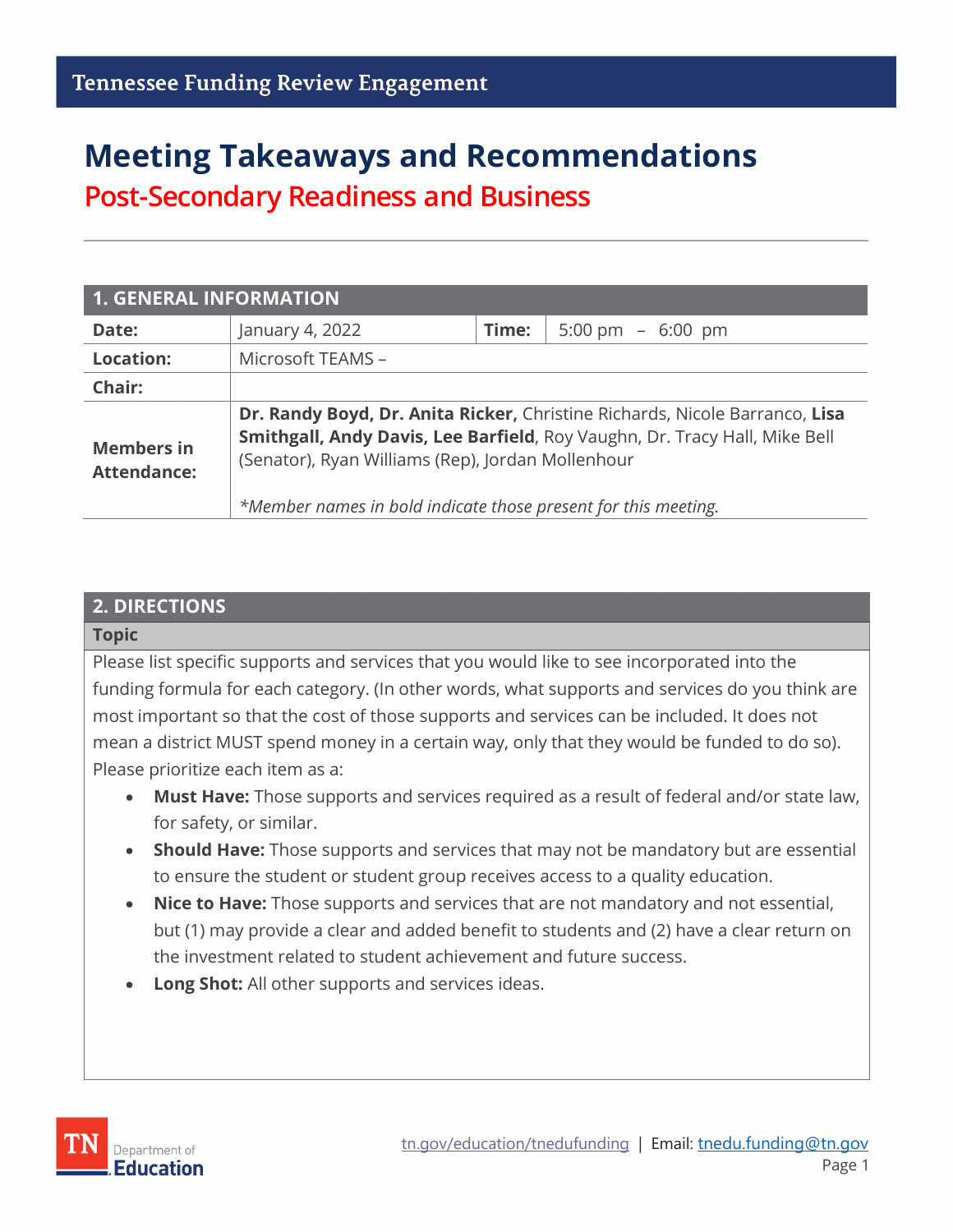## **Subcommittee Supports and Services Prioritization**

| <b>SUBCOMMITTEE FEEDBACK AND REFLECTIONS</b>                                                                                                                                                                                                              |                                                                                                                                                                                                                                                                                                                                                                                                                                                                                                                                                                                                                                                                                                                                                                                                                                                                                                                                                                                                             |  |
|-----------------------------------------------------------------------------------------------------------------------------------------------------------------------------------------------------------------------------------------------------------|-------------------------------------------------------------------------------------------------------------------------------------------------------------------------------------------------------------------------------------------------------------------------------------------------------------------------------------------------------------------------------------------------------------------------------------------------------------------------------------------------------------------------------------------------------------------------------------------------------------------------------------------------------------------------------------------------------------------------------------------------------------------------------------------------------------------------------------------------------------------------------------------------------------------------------------------------------------------------------------------------------------|--|
| <b>BASE</b><br><b>Top Prioritized Base</b><br>Items:<br><b>Teacher based</b><br>$\bullet$<br>salary<br>Pre-K<br><b>College Career</b><br>$\bullet$<br><b>Counselor</b><br><b>Social</b><br><b>Emotional</b><br><b>Counseling</b><br><b>Transportation</b> | Technology sustainability→edit to include equity, and<br>sustainability based on district need<br>Counselors and school psychologists (*at the recommended<br>$\bullet$<br>ratio, adding→college and career coach)<br>Increase teacher base salary to increase recruitment and<br>$\bullet$<br>retention of talent. (Staff, Nurses)<br>College & Career Counselor/Coach in every middle school,<br>supports soft skills and with in-sight into career options,<br>support seamless transitions at the high school level<br>Transportation<br>$\bullet$<br>Counselor for social emotional, ACES, wrap around support<br>$\bullet$<br>services- (1 in every school or at a ratio, and in addition to<br>college and career coach)<br>Instructional supplies for instructional materials: textbooks,<br>$\bullet$<br>materials/student by grade level<br>Technology to maintain 1:1 device (supports access to text and<br>$\bullet$<br>instructional resources)<br>SROs one/ school<br>Pre-K<br><b>Nurses</b> |  |
| <b>WEIGHT</b>                                                                                                                                                                                                                                             | Agree with what is listed                                                                                                                                                                                                                                                                                                                                                                                                                                                                                                                                                                                                                                                                                                                                                                                                                                                                                                                                                                                   |  |
| <b>DIRECT FUNDING</b>                                                                                                                                                                                                                                     | Agree with what is listed                                                                                                                                                                                                                                                                                                                                                                                                                                                                                                                                                                                                                                                                                                                                                                                                                                                                                                                                                                                   |  |